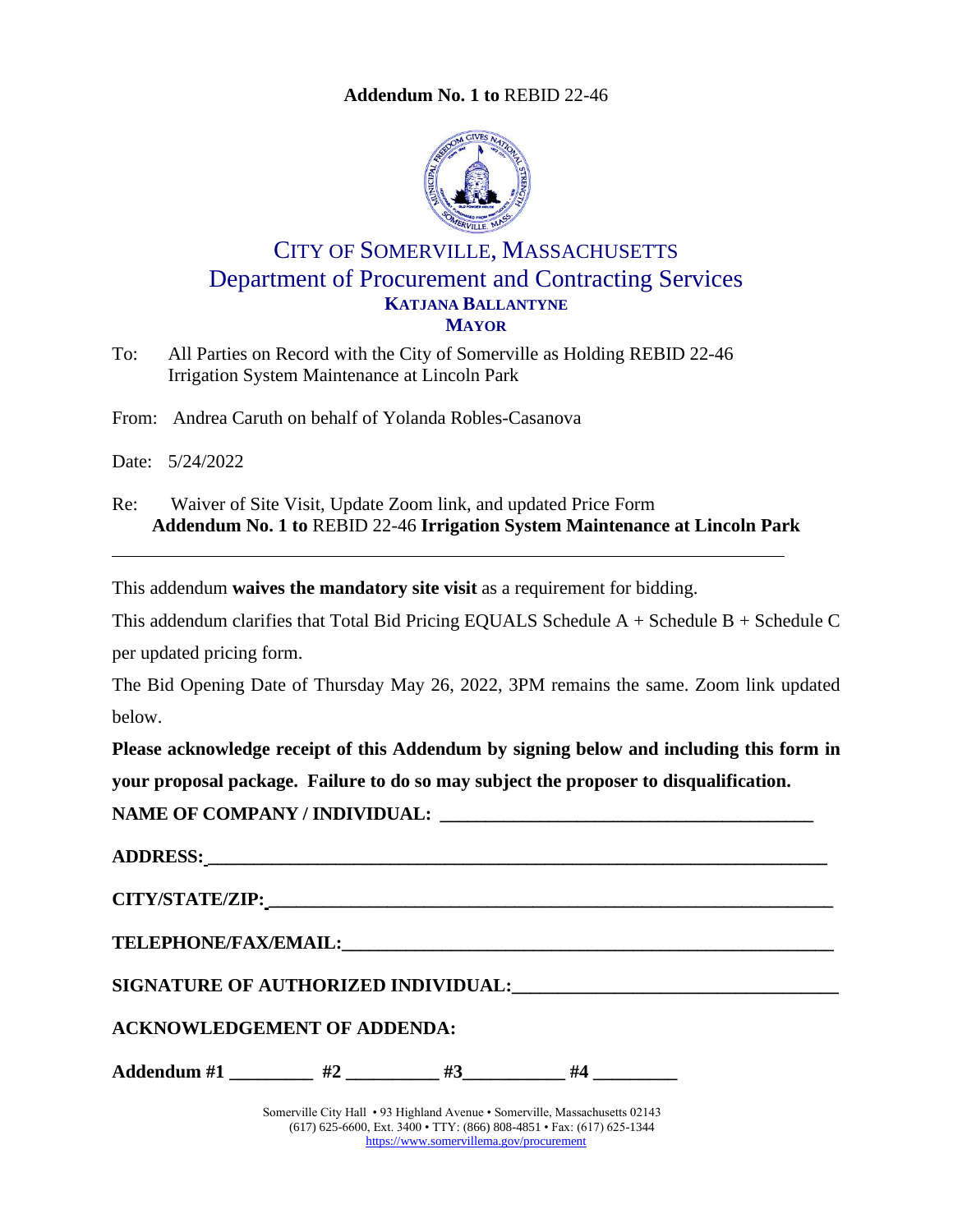#### **Addendum No. 1 to** [REBID 22-46](#page-0-0)

#### **Title: REBID 22-46 Irrigation System Maintenance at Lincoln Park Bid Opening**

Join Zoom Meeting <https://us05web.zoom.us/j/88535425496?pwd=b1RTUW1zNUpQZ3F4cmxRS1lqSHJQZz09>

Meeting ID: 885 3542 5496

Passcode: V7E1Xg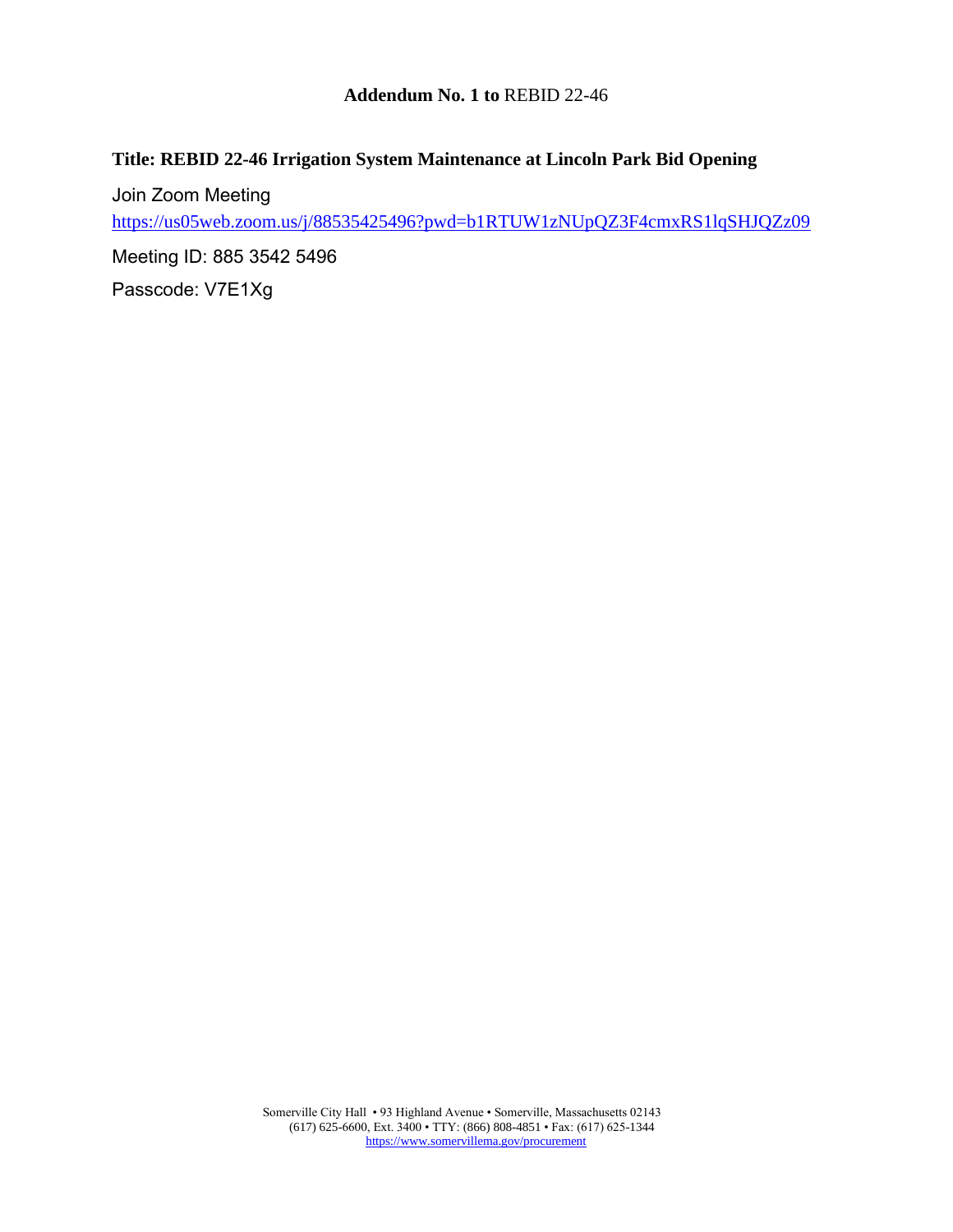### **PRICE FORM - TIME AND MATERIALS**

## **\*\*\*BIDS THAT DO NOT INCLUDE ALL HOURLY RATES REQUESTED WILL BE DEEMED INCOMPLETE\*\*\***

### **Schedule A: Spring Startup**

*Please refer to Part 3: Technical Specifications for details. Prices must be inclusive of all transportation.*

### **A.1 LABOR – Spring Startup**

|                                                                             |                                          |                       | Year 1                                                 |                    | Year <sub>2</sub>                                      |                    | Year <sub>3</sub>                                      |
|-----------------------------------------------------------------------------|------------------------------------------|-----------------------|--------------------------------------------------------|--------------------|--------------------------------------------------------|--------------------|--------------------------------------------------------|
|                                                                             |                                          | $(2022 - 2023)$       |                                                        | $(2023 - 2024)$    |                                                        | $(2024 - 2025)$    |                                                        |
| Zone                                                                        | <b>Estimated Hours</b>                   | <b>Hourly</b><br>Rate | <b>Total (Hourly Rate</b><br><b>X Estimated Hours)</b> | <b>Hourly Rate</b> | <b>Total (Hourly Rate X</b><br><b>Estimated Hours)</b> | <b>Hourly Rate</b> | <b>Total (Hourly Rate X</b><br><b>Estimated Hours)</b> |
|                                                                             |                                          | <b>MANDATORY</b>      | <b>MANDATORY</b>                                       | <b>MANDATORY</b>   | <b>MANDATORY</b>                                       | <b>MANDATORY</b>   | <b>MANDATORY</b>                                       |
| $1 - 5$                                                                     | 31                                       |                       | \$                                                     |                    | \$                                                     |                    | \$                                                     |
| $6 - 10$                                                                    | 3 <sub>l</sub>                           |                       | \$                                                     |                    |                                                        |                    |                                                        |
| $11 - 15$                                                                   |                                          |                       | \$                                                     |                    | \$                                                     |                    | \$                                                     |
| $16 - 20$                                                                   |                                          |                       | \$                                                     |                    | \$                                                     |                    | \$                                                     |
| $21 - 25$                                                                   |                                          |                       | \$                                                     |                    | $\boldsymbol{\mathsf{S}}$                              |                    | \$                                                     |
| 26-30                                                                       |                                          |                       | \$                                                     |                    | \$                                                     |                    |                                                        |
| $31 - 35$                                                                   | $\overline{2}$                           |                       | \$                                                     |                    | \$                                                     |                    | \$                                                     |
| 36-40                                                                       |                                          |                       | \$                                                     |                    | \$                                                     |                    | \$                                                     |
| $41 - 45$                                                                   | 2                                        |                       | \$                                                     |                    | $\boldsymbol{\mathsf{S}}$                              |                    | \$                                                     |
|                                                                             |                                          |                       | \$                                                     |                    | \$                                                     |                    | \$                                                     |
|                                                                             |                                          |                       | \$                                                     |                    | $\mathcal{S}$                                          |                    | $\boldsymbol{\mathsf{S}}$                              |
| Annual total of labor rate (sum of the<br>Total for each activity per year) |                                          | Ι\$                   |                                                        |                    |                                                        |                    |                                                        |
| total for 3 years)                                                          | Subtotal for Schedule (Sum of the annual |                       |                                                        |                    |                                                        |                    |                                                        |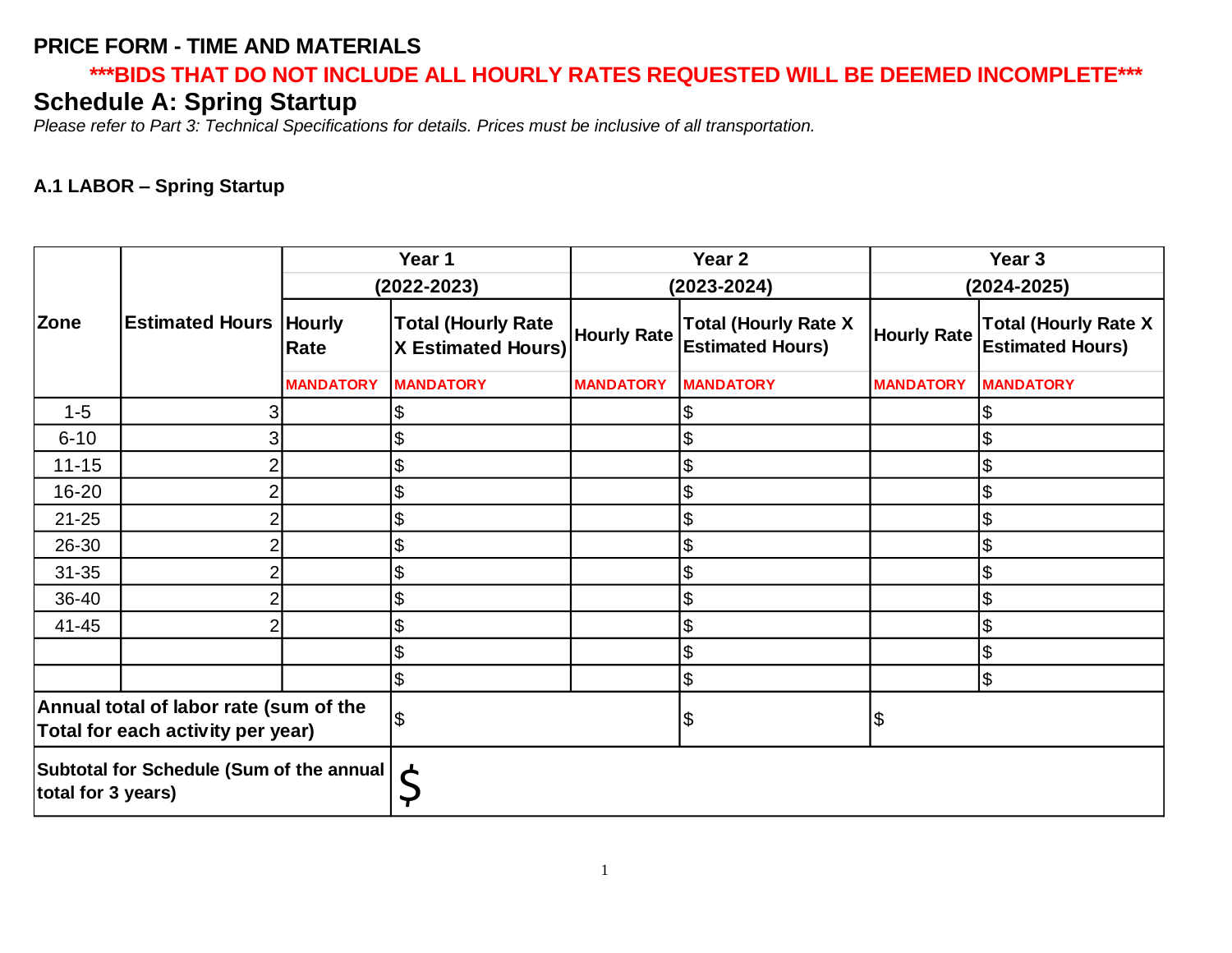#### **A.2 PARTS AND MATERIALS – Spring Startup**

|                                                                                                                       | Year 1<br>$(2022 - 2023)$ | Year <sub>2</sub><br>$(2023 - 2024)$ | Year 3<br>$(2024 - 2025)$ |
|-----------------------------------------------------------------------------------------------------------------------|---------------------------|--------------------------------------|---------------------------|
| % mark-up or discount, or "not<br>applicable"                                                                         |                           |                                      |                           |
| <b>Estimated budget for parts &amp;</b><br>materials                                                                  | \$5000.00                 | \$5000.00                            | \$5000.00                 |
| Subtotal of Section A.2: Parts  <br>and Materials (sum of the<br>annual pricing for parts &<br>materials for 3 years) | -\$                       |                                      |                           |

# **Total Bid - Schedule A - Spring Startup**

| Total Bid Price (sum of the subtotal of Schedule A.1<br><b>E</b> subtotal of Schedule A.2 |  |
|-------------------------------------------------------------------------------------------|--|
|                                                                                           |  |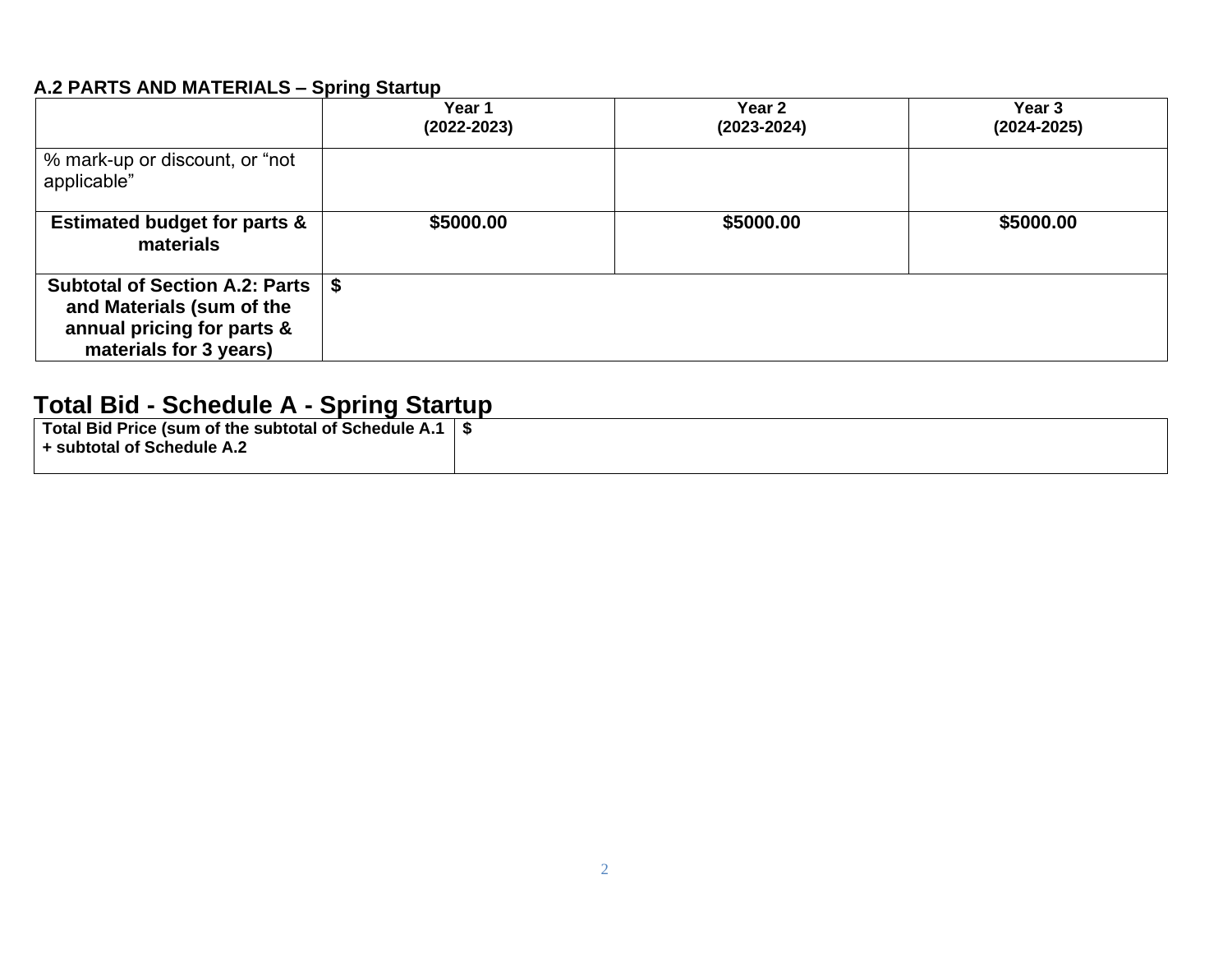### **TIME AND MATERIALS**

### **Schedule B: Fall Winterization**

*Please refer to Part 3: Technical Specifications for details. Prices must be inclusive of all transportation. Vendor must be able to provide services with 2-week notice*

### **B.1 LABOR – Fall Winterization**

|                    |                                                                             |                  | Year 1                                                 | Year 2             |                                                        | Year 3             |                                                         |
|--------------------|-----------------------------------------------------------------------------|------------------|--------------------------------------------------------|--------------------|--------------------------------------------------------|--------------------|---------------------------------------------------------|
|                    |                                                                             | $(2022 - 2023)$  |                                                        | (2023-2024)        |                                                        | $(2024 - 2025)$    |                                                         |
| <b>Zone</b>        | <b>Estimated Hours   Hourly</b>                                             | Rate             | <b>Total (Hourly Rate</b><br><b>X Estimated Hours)</b> | <b>Hourly Rate</b> | <b>Total (Hourly Rate X</b><br><b>Estimated Hours)</b> | <b>Hourly Rate</b> | <b>Total (Hourly Rate X)</b><br><b>Estimated Hours)</b> |
|                    |                                                                             | <b>MANDATORY</b> | <b>MANDATORY</b>                                       | <b>MANDATORY</b>   | <b>MANDATORY</b>                                       | <b>MANDATORY</b>   | <b>MANDATORY</b>                                        |
| $1 - 5$            | 3                                                                           |                  | \$                                                     |                    |                                                        |                    |                                                         |
| $6 - 10$           | 3                                                                           |                  | $\boldsymbol{\theta}$                                  |                    | Ъ                                                      |                    |                                                         |
| $11 - 15$          | 2                                                                           |                  | $\boldsymbol{\theta}$                                  |                    | $\mathcal{S}$                                          |                    | \$                                                      |
| 16-20              | $\overline{2}$                                                              |                  | $\boldsymbol{\theta}$                                  |                    | 1\$                                                    |                    | \$                                                      |
| $21 - 25$          | 2                                                                           |                  | $\boldsymbol{\mathsf{S}}$                              |                    | Ъ                                                      |                    |                                                         |
| 26-30              | 2                                                                           |                  | $\boldsymbol{\theta}$                                  |                    | $\mathfrak{S}$                                         |                    | \$                                                      |
| $31 - 35$          |                                                                             |                  | $\boldsymbol{\theta}$                                  |                    | \$                                                     |                    | \$                                                      |
| 36-40              |                                                                             |                  | $\boldsymbol{\theta}$                                  |                    | \$                                                     |                    | \$                                                      |
| $41 - 45$          |                                                                             |                  | \$                                                     |                    |                                                        |                    | \$                                                      |
|                    |                                                                             |                  | \$                                                     |                    |                                                        |                    | \$                                                      |
|                    |                                                                             |                  | \$                                                     |                    | Φ                                                      |                    | \$                                                      |
|                    | Annual total of labor rate (sum of the<br>Total for each activity per year) |                  | \$                                                     |                    | Ъ                                                      | \$                 |                                                         |
| total for 3 years) | Subtotal for Schedule (Sum of the annual)                                   |                  |                                                        |                    |                                                        |                    |                                                         |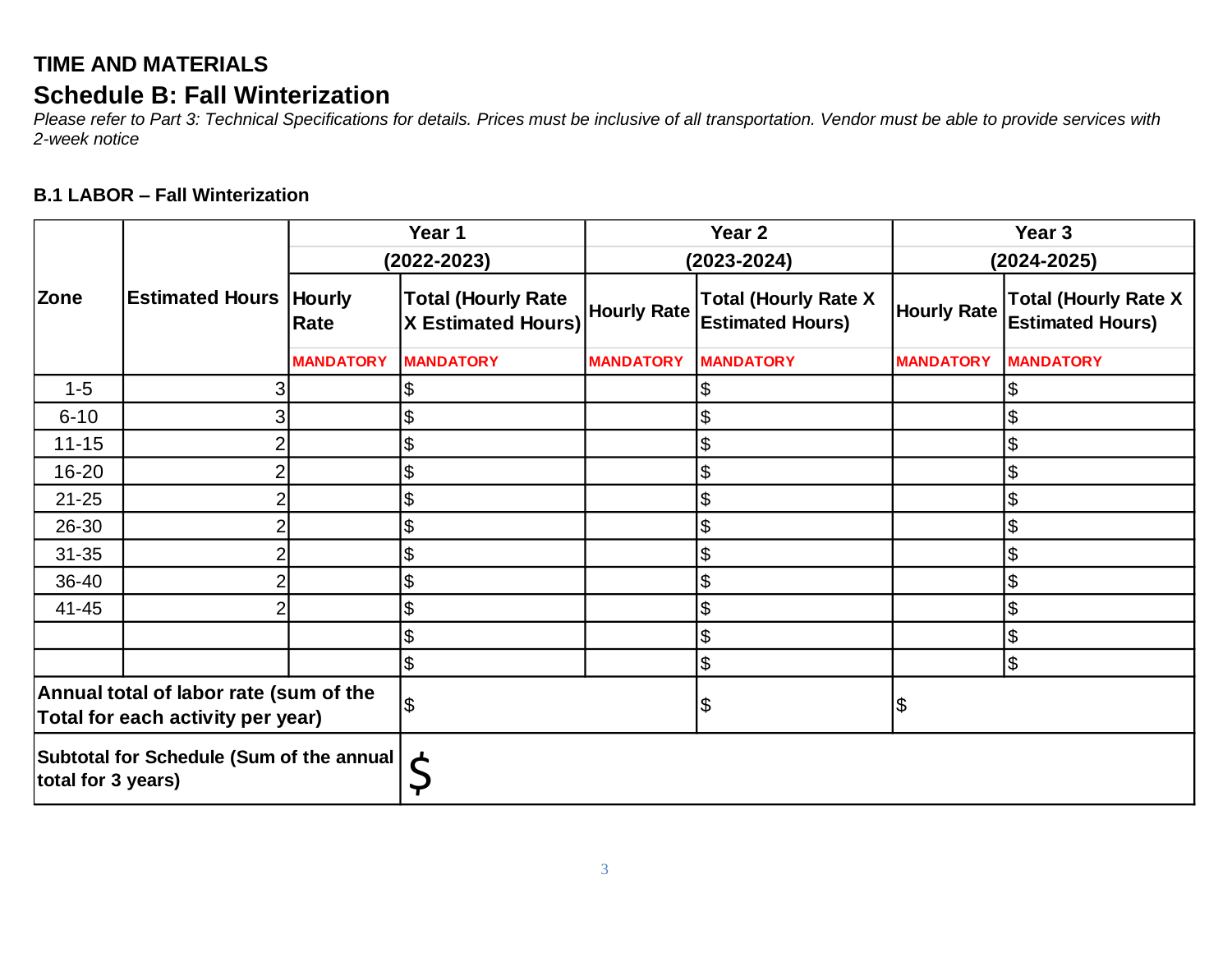#### **B.2 PARTS AND MATERIALS – Fall Winterization**

|                                                                                                                     | Year 1<br>$(2022 - 2023)$ | Year 2<br>$(2023 - 2024)$ | Year 3<br>$(2024 - 2025)$ |
|---------------------------------------------------------------------------------------------------------------------|---------------------------|---------------------------|---------------------------|
| % mark-up or discount, or "not"<br>applicable"                                                                      |                           |                           |                           |
| <b>Estimated budget for parts &amp;</b><br>materials                                                                | \$5000.00                 | \$5000.00                 | \$5000.00                 |
| Subtotal of Section B.2: Parts<br>and Materials (sum of the<br>annual pricing for parts &<br>materials for 3 years) | \$                        |                           |                           |

# **Total Bid - Schedule B - Fall Winterization**

| Total Bid Price (sum of the subtotal of Schedule B.1 |  |
|------------------------------------------------------|--|
| subtotal of Schedule B.2                             |  |
|                                                      |  |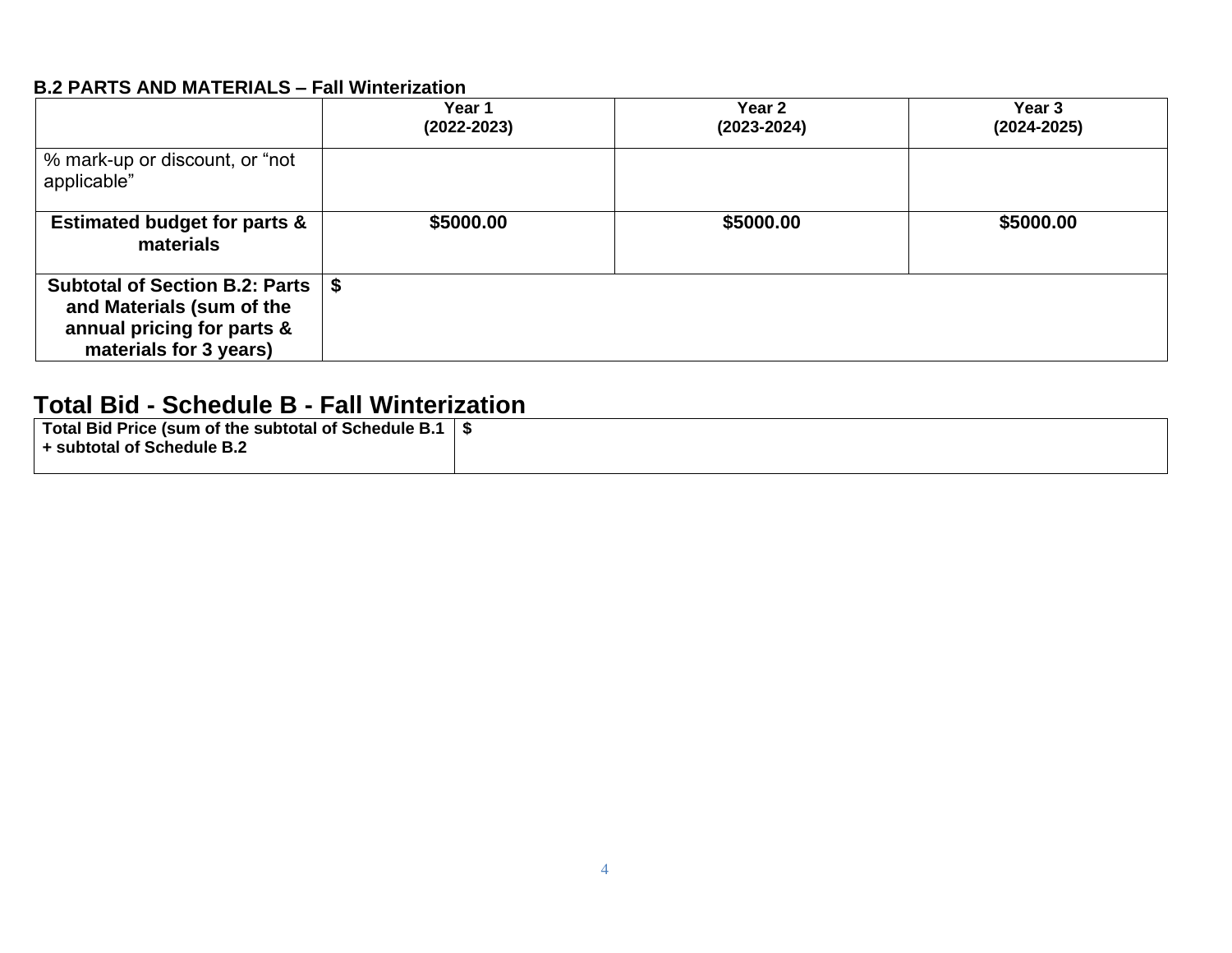### **TIME AND MATERIALS**

### **Schedule C: On-call Maintenance**

*Please refer to Part 3: Technical Specifications for details. Prices must be inclusive of all transportation. Vendor must be able to arrive on-site within 2 hours of call.*

### **C.1 LABOR – On-call Maintenance**

|                    |                                                                             |                       | Year 1                                                 |                    | Year <sub>2</sub>                                      |                    | Year 3                                                  |
|--------------------|-----------------------------------------------------------------------------|-----------------------|--------------------------------------------------------|--------------------|--------------------------------------------------------|--------------------|---------------------------------------------------------|
|                    |                                                                             | $(2022 - 2023)$       |                                                        | $(2023 - 2024)$    |                                                        | $(2024 - 2025)$    |                                                         |
| Zone               | <b>Estimated Hours</b>                                                      | <b>Hourly</b><br>Rate | <b>Total (Hourly Rate</b><br><b>X Estimated Hours)</b> | <b>Hourly Rate</b> | <b>Total (Hourly Rate X</b><br><b>Estimated Hours)</b> | <b>Hourly Rate</b> | <b>Total (Hourly Rate X)</b><br><b>Estimated Hours)</b> |
|                    |                                                                             | <b>MANDATORY</b>      | <b>MANDATORY</b>                                       | <b>MANDATORY</b>   | <b>MANDATORY</b>                                       | <b>MANDATORY</b>   | <b>MANDATORY</b>                                        |
| $1 - 5$            | 10                                                                          |                       | \$                                                     |                    | Œ                                                      |                    |                                                         |
| $6 - 10$           | 10                                                                          |                       | $\boldsymbol{\mathsf{S}}$                              |                    |                                                        |                    |                                                         |
| $11 - 15$          | 10                                                                          |                       | $\boldsymbol{\mathsf{S}}$                              |                    | \$                                                     |                    | \$                                                      |
| $16 - 20$          | 10 <sup>1</sup>                                                             |                       | $\boldsymbol{\theta}$                                  |                    | \$                                                     |                    | \$                                                      |
| $21 - 25$          | 10                                                                          |                       | $\boldsymbol{\theta}$                                  |                    | J                                                      |                    | \$                                                      |
| 26-30              | 10                                                                          |                       | $\boldsymbol{\mathsf{S}}$                              |                    |                                                        |                    | \$                                                      |
| $31 - 35$          | 10                                                                          |                       | $\boldsymbol{\mathsf{S}}$                              |                    | ъ                                                      |                    | \$                                                      |
| 36-40              | 10                                                                          |                       | $\boldsymbol{\theta}$                                  |                    | \$                                                     |                    | \$                                                      |
| 41-45              | 10                                                                          |                       | $\boldsymbol{\theta}$                                  |                    | Φ                                                      |                    | \$                                                      |
|                    |                                                                             |                       | \$                                                     |                    | ъ.                                                     |                    | \$                                                      |
|                    |                                                                             |                       | \$                                                     |                    | \$                                                     |                    | \$                                                      |
|                    | Annual total of labor rate (sum of the<br>Total for each activity per year) |                       | \$                                                     |                    | £.                                                     | 1\$                |                                                         |
| total for 3 years) | Subtotal for Schedule (Sum of the annual                                    |                       |                                                        |                    |                                                        |                    |                                                         |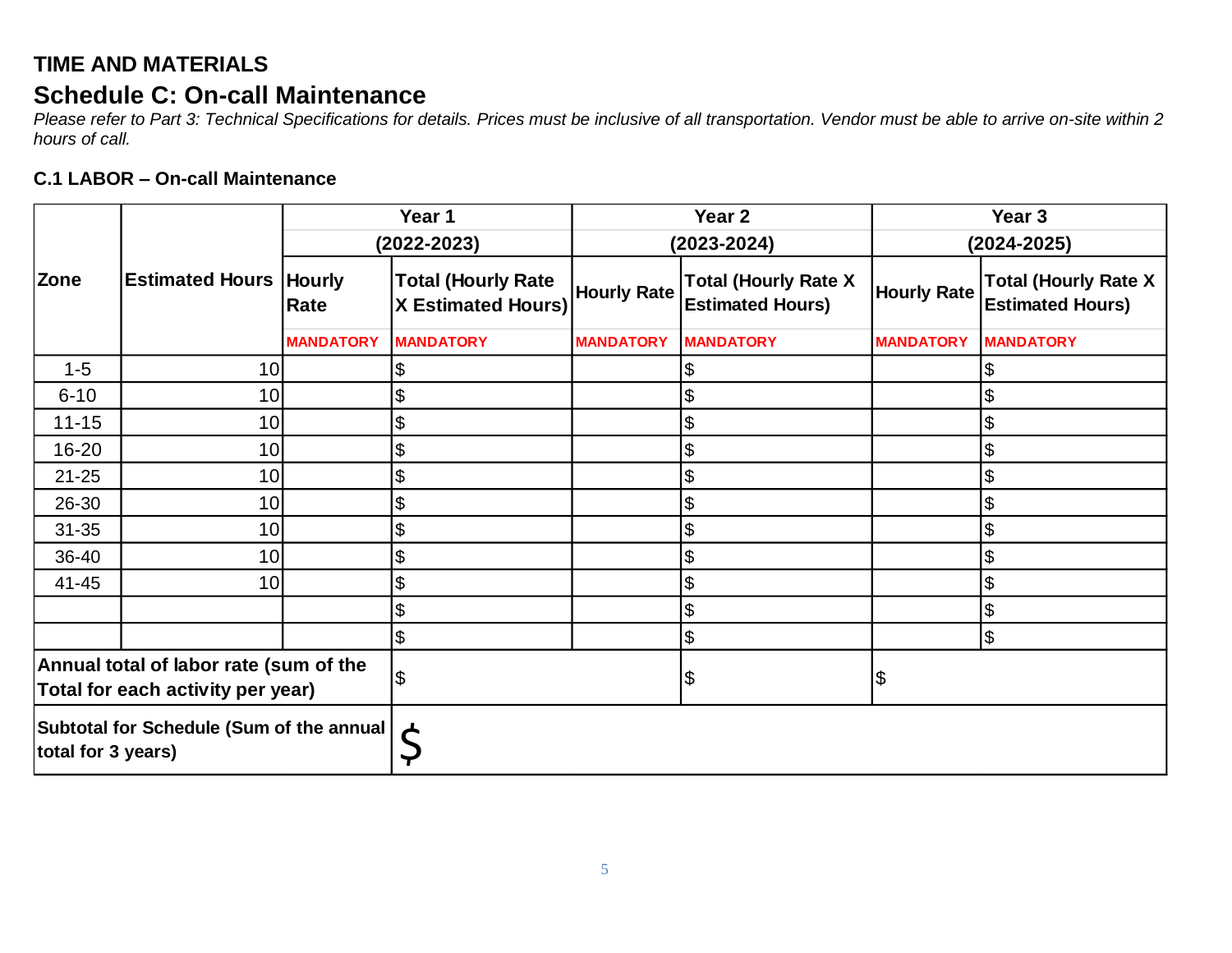### **C.2 PARTS AND MATERIALS – On-call Maintenance**

|                                                                                                                       | Year 1<br>$(2022 - 2023)$ | Year 2<br>$(2023 - 2024)$ | Year 3<br>$(2024 - 2025)$ |
|-----------------------------------------------------------------------------------------------------------------------|---------------------------|---------------------------|---------------------------|
| % mark-up or discount, or "not"<br>applicable"                                                                        |                           |                           |                           |
| <b>Estimated budget for parts &amp;</b><br>materials                                                                  | \$20,000.00               | \$20,000.00               | \$20,000.00               |
| Subtotal of Section C.2: Parts  <br>and Materials (sum of the<br>annual pricing for parts &<br>materials for 3 years) | -\$                       |                           |                           |

# **Total Bid - Schedule C - On-call Maintenance**

| Total Bid Price (sum of the subtotal of Schedule C.1<br>+ subtotal of Schedule C.2 |  |
|------------------------------------------------------------------------------------|--|
|                                                                                    |  |